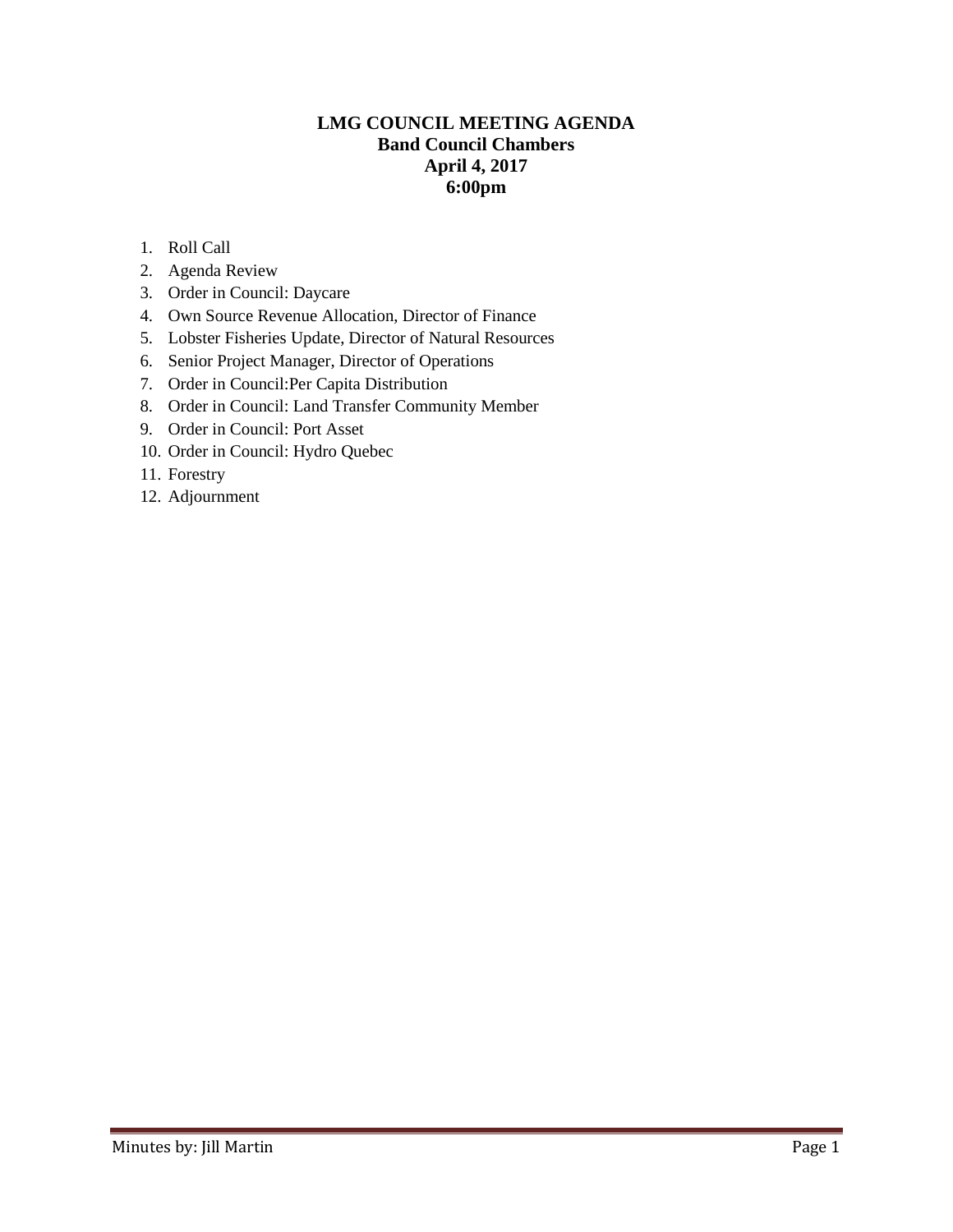## **1. Roll Call**

# **LMG COUNCIL ATTENDEES:**

Chief Darcy Gray Councillor Chris Wysote Councillor Annette Barnaby Councillor Sky Metallic Councillor Wendell Metallic Councillor Lorna Sook Councillor Gordon Isaac Councillor Calvin Barnaby Councillor Dr. Cathy Martin (Phone)

#### **Absent:**

 Councillor Sheila Swasson Councillor John Murvin Vicaire Councillor Kevin Methot Councillor Lloyd Alcon

## **2. Adoption of the Agenda**

A motion was made to accept the agenda.

 Moved: Councillor Sky Metallic Second: Councillor Annette Barnaby Passed: Passed

## **3. Order in Council: First Nation and Inuit Child Care Initiative (Daycare)**

An Order in Council: First Nation and Inuit Child Care Initiative (Daycare) was presented, with more details on the budget. The Order in Council will allow for Chief and Council to extend their full support for the First Nation and Inuit Child Care Initiative 2017-18.

Moved: Councillor Chris Wysote Second: Councillor Annette Barnaby Passed

#### **4. Own Source Revenue, Director of Finance**

The Director of Finance presented to Chief and Council plans of allocating own source revenue.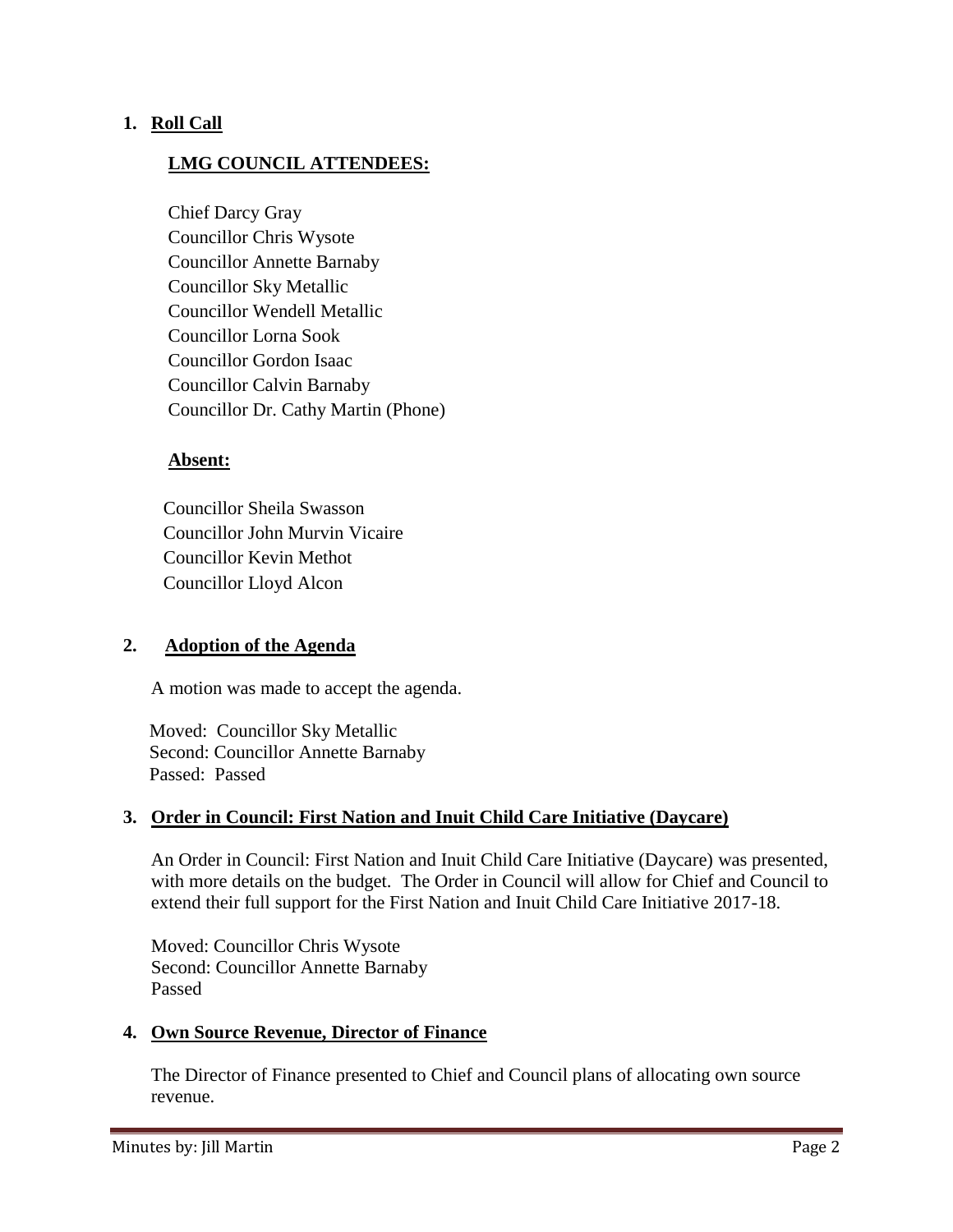## **5. Lobster Fisheries Update, Director of Natural Resources**

The Director of Natural resources and his team presented their findings from the Lobster Fisheries engagement sessions.

The legal team presented to Chief and Council in regards to developing a Lobster plan for Listuguj and exploring its developments.

# **6. Senior Project Manager, Executive Director**

The Executive Director briefed Chief and Council on a candidate for Senior Project Manager for Capital and Infrastructure. Council made a motion to offer the candidate a contract.

Moved: Councillor Lorna Sook Second: Councillor Wendell Metallic Abstain: Councillor Annette Barnaby, Councillor Sky Metallic and Councillor Chris Wysote

## **7. Order in Council: Per Capita Distribution- First Quarter 2017**

Council made a motion to accept the names of applicants for the First Quarter 2017 Per Capita Distribution funds.

Moved: Councillor Lorna Sook Second: Councillor Chris Wysote Passed

## **8. Order in Council: Community Member Land Transfer**

Council made a motion to accept a land transfer for a community member.

Moved: Councillor Wendell Metallic Second: Councillor Gordon Isaac Jr. Passed

## **9. Order in Council: MMS Port Asset**

Council made a motion to review the Port Asset Project.

Moved: Councillor Chris Wysote Second: Councillor Sky Metallic Passed